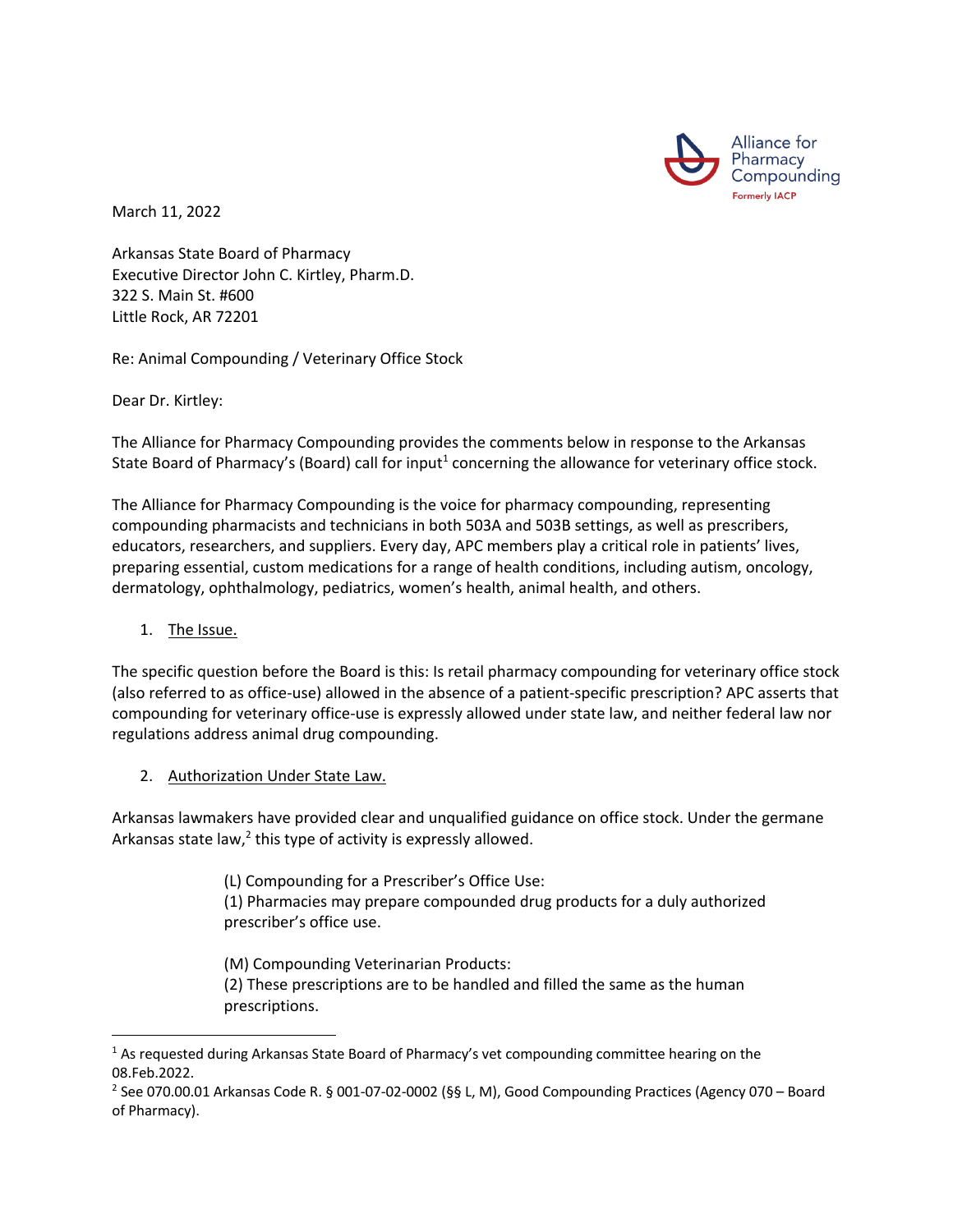Because current Arkansas state rules clearly allow veterinary office stock, with no further limitations, it seems apparent that the Board regulations may not add limitations. Short of a statutory change or a formal rulemaking measure, APC believes the Board is bound to allow veterinary office stock as prepared by both 503A and 503B operations.

## 3. Applicability of Federal Law.

Regarding the application of any federal law, rules or guidances on the state practice of animal compounding, APC strongly asserts that U.S. Food and Drug Administration (FDA) has no statutory authority over this practice. Federal oversight is limited to the approval and monitoring of animal drugs by the Center for Veterinary Medicine (CVM) which is housed within the FDA. The CVM does not regulate the practice of veterinary medicine or the practice of animal compounding.

Despite that, the FDA issued a draft guidance on animal drug compounding<sup>3</sup> (GFI 256) that has caused uncertainty among practitioners and State Boards of Pharmacy. APC filed comments in response to the GFI 256 asserting that the FDA has no legal authority to regulate animal drug compounding.<sup>4</sup> This draft guidance remains in draft form and has not been issued in final. Even if the guidance were finalized, guidance is the FDA's current thinking on an issue and is not meant to have the effect of law. Thus, even if finalized, GFI #256 would not be binding on Arkansas.

Veterinary medicine and animal drug compounding have been historically and traditionally regulated by state boards of veterinary medicine and pharmacy pursuant to state laws passed by state legislatures and carried out by veterinarians and pharmacists licensed by those state boards. This has been the case since at least 1938 when the Food, Drug and Cosmetic Act (FDCA) was originally passed, and Congress has not passed any amendments to the FDCA to expressly preempt those state laws and create a new federal regulatory framework over the compounding of animal drugs. It is inappropriate for FDA to attempt to do so in a non-binding guidance for industry, without formal rulemaking, and without any clear statutory authority from Congress to do so.

FDA appears in draft GFI #256 to be attempting to greatly expand the authority given to the agency in the Animal Medicinal Drug Use Clarification Act of 1994 (AMDUCA) to assert regulatory authority to limit bulk ingredient compounding of animal drugs. But AMDUCA doesn't speak directly to animal drug compounding either. AMDUCA simply allows veterinarians to prescribe certain FDA- approved human or animal drugs for extra-label use when certain conditions are met. (*see* USC §§ 360b(a)4 and (a)5). The implementing regulations (21 CFR § 530 *et. seq*.) neither authorize nor prohibit bulk ingredient compounding for animals, and simply establish the requirements that must be met for prescribing extralabel use of FDA approved drugs, including drugs compounded from FDA-approved drugs for extra-label use. Those regulations also point parties to non-binding FDA guidance for information on compounding

<sup>3</sup> In 2019, FDA Draft Guidance for Industry #256*, Compounding Animal Drugs from Bulk Drug Substances* (84 Federal Register 64085) (20.Nov.2019). In 2015, FDA Draft Guidance for Industry #230, *Compounding Animal Drugs from Bulk Drug Substances* (80 Federal Register 28624) (19.May.2015), was withdrawn by the 2019 GFI 256.

<sup>&</sup>lt;sup>4</sup> See APC comments on GFI 256 (May.2020, Oct.2020, Nov.2021) See also, GFI 256 "FDA's guidance documents do not establish legally enforceable responsibilities. Instead, guidances describe FDA's current thinking on a topic and should be viewed only as recommendations, unless specific regulatory or statutory requirements are cited. The use of the word *should* in FDA guidance documents means that something is suggested or recommended, but not required."